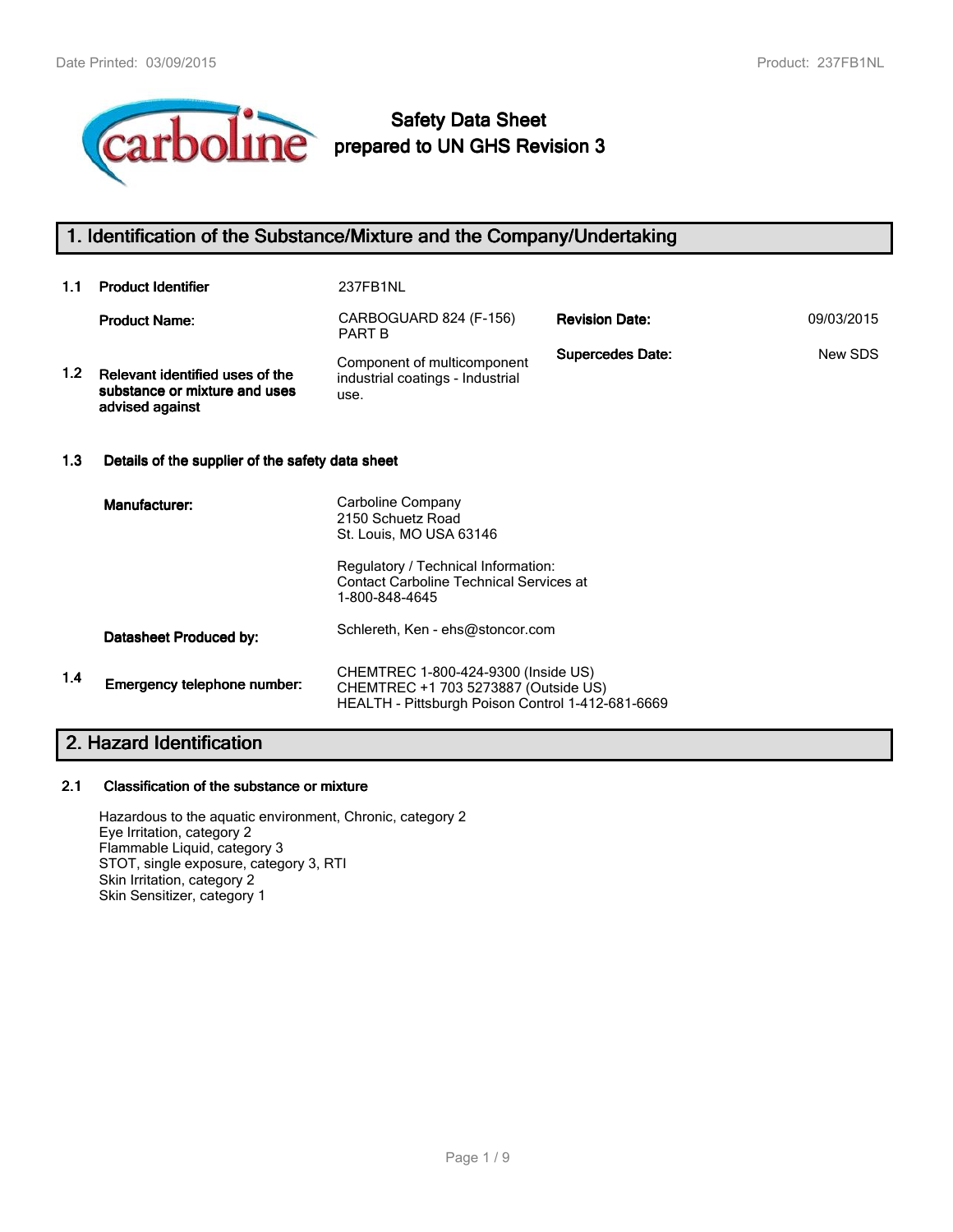# **2.2 Label elements**

## **Symbol(s) of Product**



#### **Signal Word**

Warning

#### **Named Chemicals on Label**

EPOXY RESIN

#### **GHS HAZARD STATEMENTS**

| Flammable Liquid, category 3<br>Skin Irritation, category 2<br>Skin Sensitizer, category 1<br>Eye Irritation, category 2 | H <sub>226</sub><br>H315<br>H317<br>H319 | Flammable liquid and vapour.<br>Causes skin irritation.<br>May cause an allergic skin reaction.<br>Causes serious eye irritation. |
|--------------------------------------------------------------------------------------------------------------------------|------------------------------------------|-----------------------------------------------------------------------------------------------------------------------------------|
| STOT, single exposure, category 3, RTI                                                                                   | H335                                     | May cause respiratory irritation.                                                                                                 |
| Hazardous to the aquatic environment,<br>Chronic, category 2                                                             | H411                                     | Toxic to aguatic life with long lasting effects.                                                                                  |

#### **GHS PRECAUTION PHRASES**

| P <sub>210</sub> | Keep away from heat/sparks/open flames/hot surfaces. - No<br>smoking.                                                                     |
|------------------|-------------------------------------------------------------------------------------------------------------------------------------------|
| P <sub>261</sub> | Avoid breathing dust/fume/gas/mist/vapours/spray.                                                                                         |
| P273             | Avoid release to the environment.                                                                                                         |
| P <sub>280</sub> | Wear protective gloves/protective clothing/eye protection/<br>face protection.                                                            |
| P302+352         | IF ON SKIN: Wash with plenty of soap and water.                                                                                           |
| P304+340         | IF INHALED: Remove victim to fresh air and keep at rest in a<br>position comfortable for breathing.                                       |
| P305+351+338     | IF IN EYES: Rinse cautiously with water for several minutes.<br>Remove contact lenses, if present and easy to do so.<br>Continue rinsing. |
| P332+313         | If skin irritation occurs: Get medical advice/attention.                                                                                  |
| P333+313         | If skin irritation or rash occurs: Get medical advice/attention.                                                                          |
| P391             | Collect spillage.                                                                                                                         |
| P403+233         | Store in a well-ventilated place. Keep container tightly<br>closed.                                                                       |

#### **2.3 Other hazards**

No Information

#### **Results of PBT and vPvB assessment:**

The product does not meet the criteria for PBT/VPvB in accordance with Annex XIII.

# **3. Composition/Information On Ingredients**

### **3.2 Mixtures**

#### **Hazardous Ingredients**

| CAS-No.        | <b>Chemical Name</b> | <u>%</u>    |
|----------------|----------------------|-------------|
| 25068-38-6     | EPOXY RESIN          | 50-75       |
| 64742-95-6     | AROMATIC HYDROCARBON | 10-25       |
| 14807-96-6     | TALC                 | $10 - 25$   |
| $100 - 41 - 4$ | ETHYL BENZENE        | $0.1 - 1.0$ |

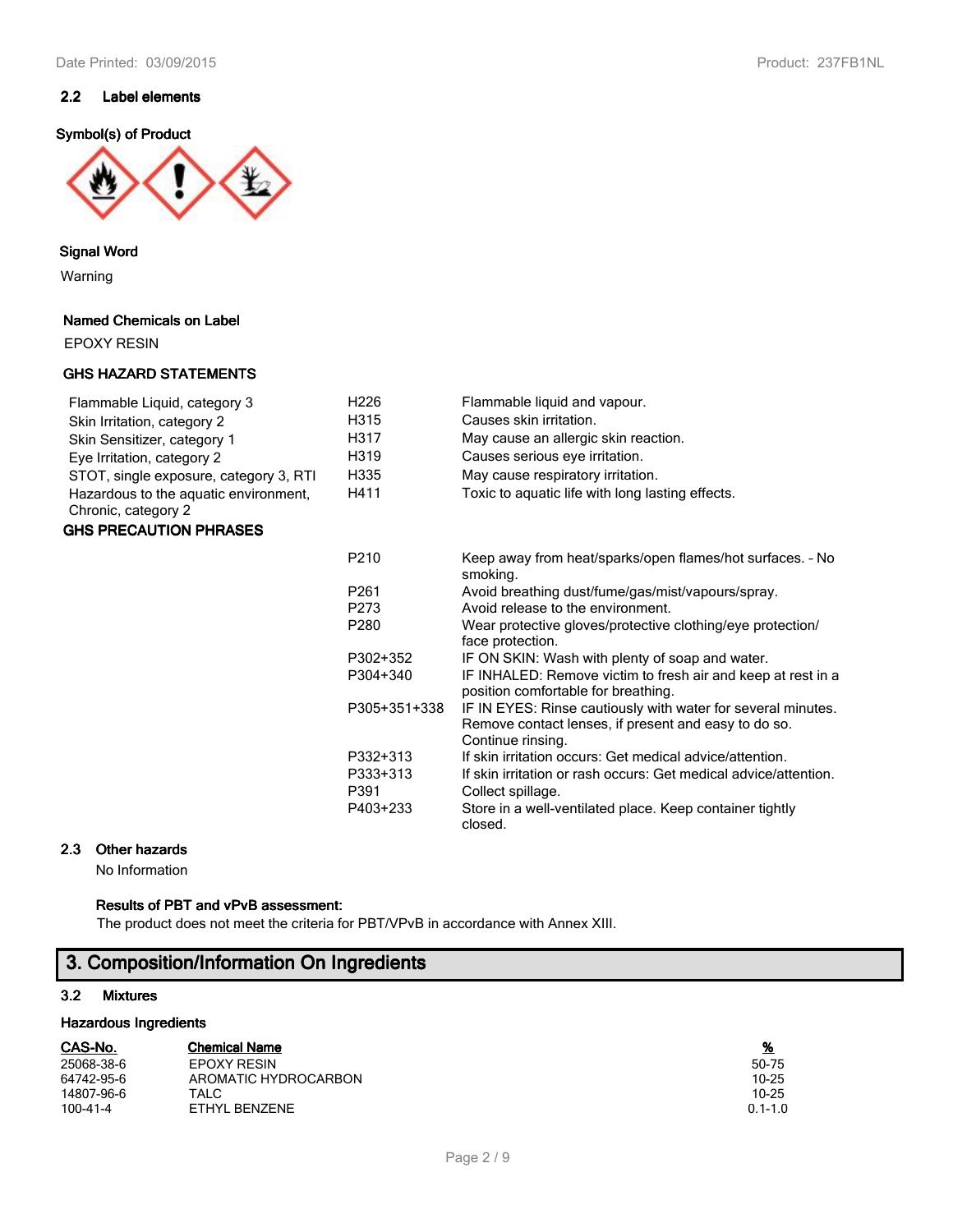| CAS-No.        | <b>GHS Symbols</b> | <b>GHS Hazard Statements</b> | <b>M-Factors</b> |
|----------------|--------------------|------------------------------|------------------|
| 25068-38-6     | GHS07-GHS09        | H315-317-319-335-411         |                  |
| 64742-95-6     | GHS02-GHS08-GHS09  | H <sub>226-411</sub>         |                  |
| 14807-96-6     |                    |                              |                  |
| $100 - 41 - 4$ | GHS02-GHS07        | H <sub>225</sub> -332        |                  |
|                |                    |                              |                  |

**Additional Information:** The text for GHS Hazard Statements shown above (if any) is given in Section 16.

# **4. First-aid Measures**

#### **4.1 Description of First Aid Measures**

**AFTER INHALATION:** Give oxygen or artificial respiration if needed. Remove person to fresh air. If signs/symptoms continue, get medical attention.

**AFTER SKIN CONTACT:** In case of contact, immediately flush skin with plenty of water for at least 15 minutes while removing contaminated clothing and shoes. If skin irritation persists, call a physician.

**AFTER EYE CONTACT:** Rinse thoroughly with plenty of water for at least 15 minutes and consult a physician.

**AFTER INGESTION:** Do NOT induce vomiting. Never give anything by mouth to an unconscious person. If swallowed, call a poison control centre or doctor immediately.

#### **4.2 Most important symptoms and effects, both acute and delayed**

May cause sensitization by skin contact. Irritating to eyes and skin. May be harmful if swallowed.

#### **4.3 Indication of any immediate medical attention and special treatment needed**

No information available on clinical testing and medical monitoring. Specific toxicological information on substances, if available, can be found in section 11.

### **5. Fire-fighting Measures**

#### **5.1 Extinguishing Media:**

Carbon Dioxide, Dry Chemical, Foam, Water Fog

**UNUSUAL FIRE AND EXPLOSION HAZARDS:** Combustible LiquidProvide adequate ventilation. Keep away from heat/sparks/open flames/hot surfaces. - No smoking.

# **5.2 Special hazards arising from the substance or mixture**

No Information

#### **5.3 Advice for firefighters**

In the event of fire, wear self-contained breathing apparatus. Combustible materialCool containers / tanks with water spray.

# **6. Accidental Release Measures**

#### **6.1 Personal precautions, protective equipment and emergency procedures**

Ensure adequate ventilation. Ensure adequate ventilation. Evacuate personnel to safe areas. Remove all sources of ignition.

#### **6.2 Environmental precautions**

Do not allow material to contaminate ground water system. Prevent product from entering drains.

#### **6.3 Methods and material for containment and cleaning up**

Contain spillage, soak up with non-combustible absorbent material, (e.g. sand, earth, diatomaceous earth, vermiculite) and transfer to a container for disposal according to local / national regulations (see section 13).

#### **6.4 Reference to other sections**

Please refer to disposal requirements or country specific disposal requirements for this material. See Section 13 for further information.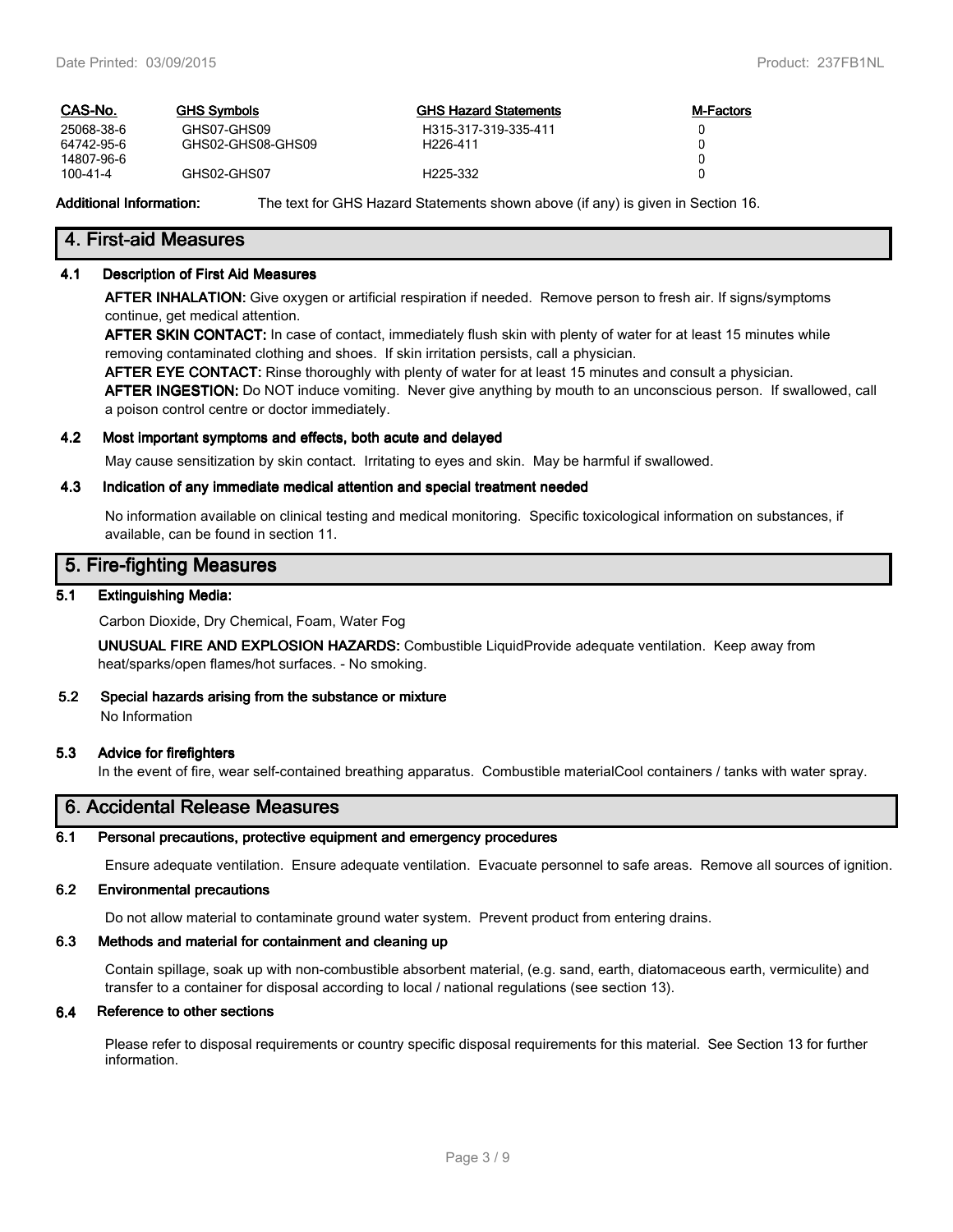# **7. Handling and Storage**

#### **7.1 Precautions for safe handling**

**INSTRUCTIONS FOR SAFE HANDLING :** Keep containers dry and tightly closed to avoid moisture absorption and contamination. Prepare the working solution as given on the label(s) and/or the user instructions. Do not breathe vapours or spray mist. Ensure all equipment is electrically grounded before beginning transfer operations. Do not use sparking tools. Wash thoroughly after handling. Do not get in eyes, on skin, or on clothing. Use only with adequate ventilation/personal protection.

**PROTECTION AND HYGIENE MEASURES :** Handle in accordance with good industrial hygiene and safety practice. Wash hands before breaks and at the end of workday. When using, do not eat, drink or smoke.

#### **7.2 Conditions for safe storage, including any incompatibilities**

#### **CONDITIONS TO AVOID:** Heat, flames and sparks.

**STORAGE CONDITIONS:** Keep container closed when not in use. Store in a dry, well ventilated place away from sources of heat, ignition and direct sunlight.

#### **7.3 Specific end use(s)**

No specific advice for end use available.

# **8. Exposure Controls/Personal Protection**

#### **8.1 Control parameters**

#### **Ingredients with Occupational Exposure Limits**

**(US)**

| <b>Name</b>          | <u>%</u>    | ACGIH TLV- ACGIH TLV- OSHA PEL-<br>TWA | STEL | TWA      | <b>OSHA PEL-</b><br><b>CEILING</b> | <b>OEL Note</b> |
|----------------------|-------------|----------------------------------------|------|----------|------------------------------------|-----------------|
| EPOXY RESIN          | 50-75       | N/E                                    | N/E  | N/E      | N/E                                |                 |
| AROMATIC HYDROCARBON | $10 - 25$   | N/E                                    | N/E  | N/E      | N/E                                |                 |
| <b>TALC</b>          | $10 - 25$   | N/E                                    | N/E  | N/E      | N/E                                |                 |
| ETHYL BENZENE        | $0.1 - 1.0$ | 20 PPM                                 | N/E  | 435 MGM3 | N/E                                |                 |

**FURTHER INFORMATION:** Refer to the regulatory exposure limits for the workforce enforced in each country.

#### **8.2 Exposure controls**

#### **Personal Protection**

**RESPIRATORY PROTECTION:** In order to avoid inhalation of spray-mist and sanding dust, all spraying and sanding must be done wearing adequate respirator. Use only with ventilation to keep levels below exposure guidelines reported in this document. User should test and monitor exposure levels to ensure all personnel are below guidelines. If not sure, or not able to monitor, use State or federally approved supplied air respirator. For silica containing coatings in a liquid state, and/or if no exposure limits are established above, air-supplied respirators are generally not required.

**EYE PROTECTION:** Safety glasses with side-shields.

**HAND PROTECTION:** Gloves should be discarded and replaced if there is any indication of degradation or chemical breakthrough. Impervious gloves. Request information on glove permeation properties from the glove supplier.

**OTHER PROTECTIVE EQUIPMENT:** Ensure that eyewash stations and safety showers are close to the workstation location. Lightweight protective clothing

**ENGINEERING CONTROLS:** Avoid contact with skin, eyes and clothing. Ensure adequate ventilation, especially in confined areas.

| 9. Physical and Chemical Properties |  |
|-------------------------------------|--|
|                                     |  |

| 9.1 | Information on basic physical and chemical properties |              |  |
|-----|-------------------------------------------------------|--------------|--|
|     | Appearance:                                           | Amber Liquid |  |
|     | <b>Physical State</b>                                 | Liauid       |  |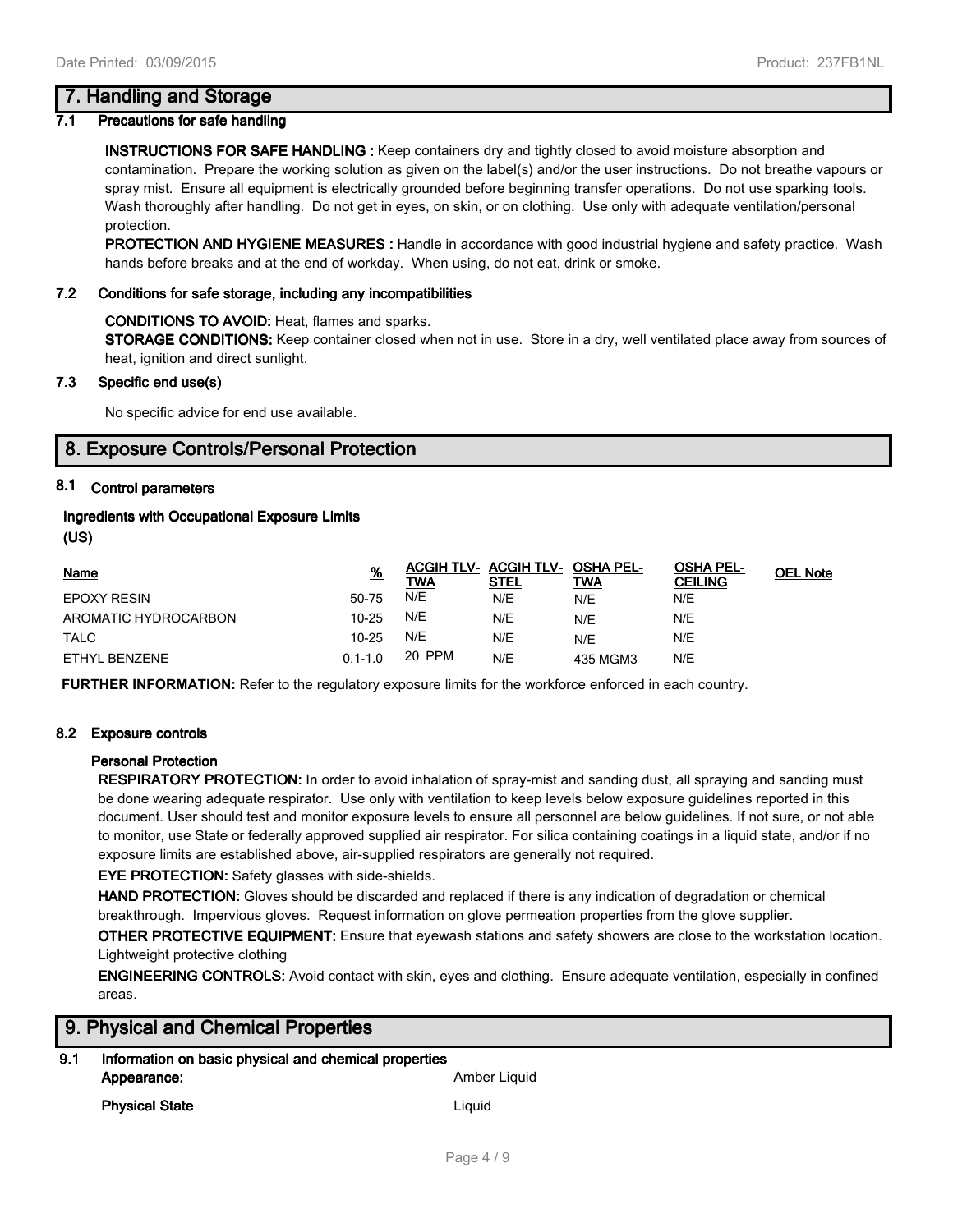|     | Odor                                            | Epoxy                        |
|-----|-------------------------------------------------|------------------------------|
|     | <b>Odor threshold</b>                           | N/D                          |
|     | pH                                              | N/D                          |
|     | Melting point / freezing point (°C)             | N/D                          |
|     | Boiling point/range (°C)                        | 176 F (80 C) - 500 F (260 C) |
|     | Flash Point, (°C)                               | 38                           |
|     | <b>Evaporation rate</b>                         | <b>Slower Than Ether</b>     |
|     | Flammability (solid, gas)                       | Not determined               |
|     | Upper/lower flammability or explosive<br>limits | $0.9 - 7.1$                  |
|     | Vapour Pressure, mmHg                           | N/D                          |
|     | Vapour density                                  | Heavier than Air             |
|     | <b>Relative density</b>                         | Not determined               |
|     | Solubility in / Miscibility with water          | N/D                          |
|     | Partition coefficient: n-octanol/water          | Not determined               |
|     | Auto-ignition temperature (°C)                  | Not determined               |
|     | Decomposition temperature (°C)                  | Not determined               |
|     | <b>Viscosity</b>                                | Not Determined               |
|     | <b>Explosive properties</b>                     | Not determined               |
|     | <b>Oxidising properties</b>                     | Not determined               |
| 9.2 | Other information                               |                              |
|     | VOC Content g/l:                                | 336                          |
|     | Specific Gravity (g/cm3)                        | 1.30                         |

# **10. Stability and Reactivity**

#### **10.1 Reactivity**

No reactivity hazards known under normal storage and use conditions.

### **10.2 Chemical stability**

Stable under normal conditions.

#### **10.3 Possibility of hazardous reactions**

Hazardous polymerisation does not occur.

# **10.4 Conditions to avoid**

Heat, flames and sparks.

# **10.5 Incompatible materials**

Strong oxidizing agents.

#### **10.6 Hazardous decomposition products**

Carbon dioxide (CO2), carbon monoxide (CO), oxides of nitrogen (NOx), dense black smoke.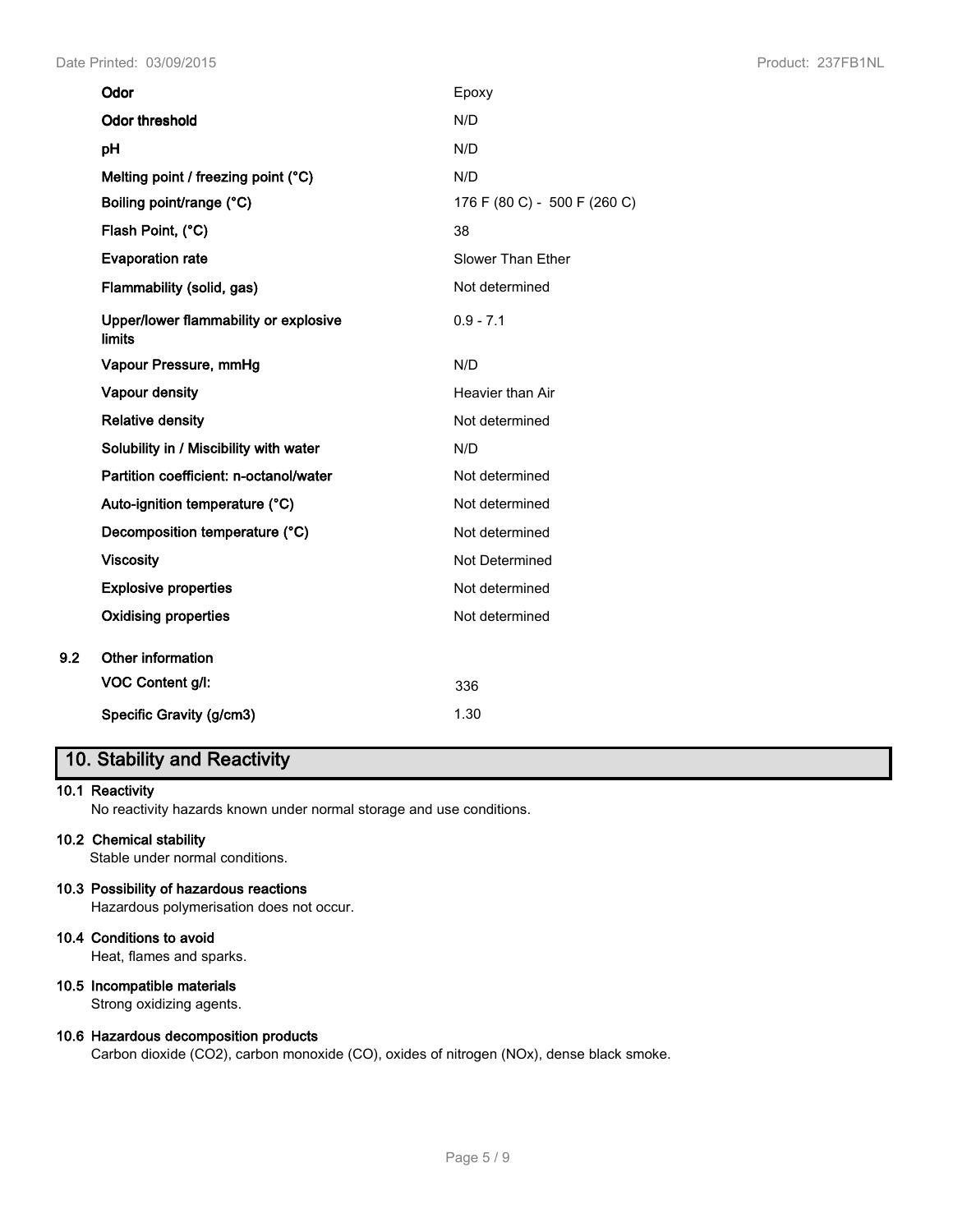# **11. Toxicological Information**

| 11.1 Information on toxicological effects |  |
|-------------------------------------------|--|
|-------------------------------------------|--|

| <b>Acute Toxicity:</b>            |         |
|-----------------------------------|---------|
| <b>Oral ID50:</b>                 | N/D     |
| <b>Inhalation LC50:</b>           | N/D     |
|                                   |         |
| Irritation:                       | Unknown |
|                                   | Unknown |
| Corrosivity:                      |         |
| Sensitization:                    | Unknown |
|                                   |         |
| Repeated dose toxicity:           | Unknown |
| Carcinogenicity:                  | Unknown |
|                                   |         |
| <b>Mutagenicity:</b>              | Unknown |
|                                   |         |
| <b>Toxicity for reproduction:</b> | Unknown |

#### **If no information is available above under Acute Toxicity then the acute effects of this product have not been tested. Data on individual components are tabulated below:**

| CAS-No.    | <b>Chemical Name</b> | Oral LD50              | Dermal LD50                    | Vapor LC50                           |
|------------|----------------------|------------------------|--------------------------------|--------------------------------------|
| 25068-38-6 | <b>EPOXY RESIN</b>   | 11400 mg/kg, rat, oral | 23000 mg/kg, dermal,<br>rabbit | >20 mL/kg skin, sensitizer           |
| 64742-95-6 | AROMATIC HYDROCARBON | 4700 mg/kg, oral, rat  |                                | 3670 ppm/8 hours, rat,<br>inhalation |
| 14807-96-6 | TALC                 | Not Available          |                                | Not Available                        |
| 100-41-4   | ETHYL BENZENE        | 3500 mg/kg rat, oral   | >5000 mg/l, dermal<br>rabbit   | 17.2 mg/L Inh, Rat, 4Hr              |

### **Additional Information:**

May cause sensitization by skin contact. Irritating to eyes and skin. May be harmful if swallowed.

| 12. Ecological Information |                                        |                                                                                    |  |
|----------------------------|----------------------------------------|------------------------------------------------------------------------------------|--|
| 12.1                       | Toxicity:                              |                                                                                    |  |
|                            | EC50 48hr (Daphnia):                   | Unknown                                                                            |  |
|                            | IC50 72hr (Algae):                     | <b>Unknown</b>                                                                     |  |
|                            | LC50 96hr (fish):                      | <b>Unknown</b>                                                                     |  |
|                            | 12.2 Persistence and degradability:    | <b>Unknown</b>                                                                     |  |
|                            | 12.3 Bioaccumulative potential:        | <b>Unknown</b>                                                                     |  |
| 12.4                       | Mobility in soil:                      | <b>Unknown</b>                                                                     |  |
| 12.5                       | Results of PBT and vPvB<br>assessment: | The product does not meet the criteria for PBT/VPvB in accordance with Annex XIII. |  |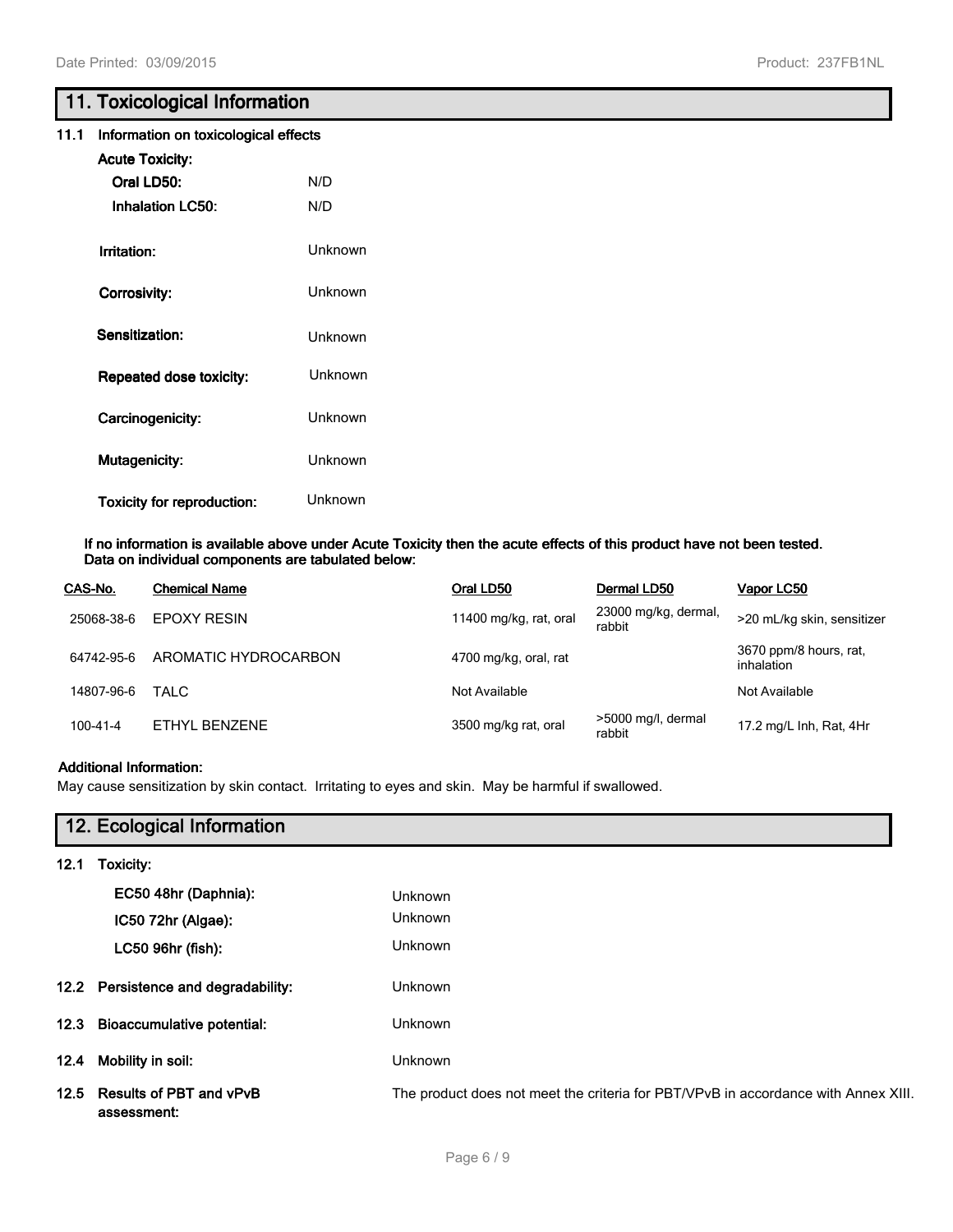#### **12.6 Other adverse effects:** Unknown

| CAS-No.    | <b>Chemical Name</b> | <b>EC50 48hr</b>   | <b>IC50 72hr</b>  | <b>LC50 96hr</b>          |
|------------|----------------------|--------------------|-------------------|---------------------------|
| 25068-38-6 | <b>FPOXY RESIN</b>   | 2.1 mg/l (daphnia) | 11 mg/l $(algae)$ | $1.3 \text{ mg/l}$ (fish) |
| 64742-95-6 | AROMATIC HYDROCARBON | No information     | No information    | No information            |
| 14807-96-6 | TAI C                | No information     | No information    | No information            |
| 100-41-4   | FTHYL BENZENE        | No information     | No information    | No information            |
|            |                      |                    |                   |                           |

# **13. Disposal Considerations**

**13.1 WASTE TREATMENT METHODS:** Do not burn, or use a cutting torch on, the empty drum. If recycling is not practicable, dispose of in compliance with local regulations. Dispose of in accordance with local regulations. Empty containers should be taken to an approved waste handling site for recycling or disposal.

|      | 14. Transport Information                                                   |                                     |
|------|-----------------------------------------------------------------------------|-------------------------------------|
| 14.1 | UN number                                                                   | <b>UN 1263</b>                      |
|      | 14.2 UN proper shipping name                                                | Paint                               |
|      | Technical name                                                              | N/A                                 |
|      | 14.3 Transport hazard class(es)                                             | 3                                   |
|      | Subsidiary shipping hazard                                                  | N/A                                 |
|      | 14.4 Packing group                                                          | Ш                                   |
| 14.5 | <b>Environmental hazards</b>                                                | Marine Pollutant: Yes (Epoxy Resin) |
|      | 14.6 Special precautions for user                                           | Unknown                             |
|      | EmS-No.:                                                                    | $F-E. S-E$                          |
| 14.7 | Transport in bulk according to Annex II<br>of MARPOL 73/78 and the IBC code | Unknown                             |

# **15. Regulatory Information**

**15.1 Safety, health and environmental regulations/legislation for the substance or mixture:**

# **U.S. Federal Regulations: As follows -**

#### **CERCLA - Sara Hazard Category**

This product has been reviewed according to the EPA 'Hazard Categories' promulgated under Sections 311 and 312 of the Superfund Amendment and Reauthorization Act of 1986 (SARA Title III) and is considered, under applicable definitions, to meet the following categories:

Fire Hazard, Acute Health Hazard, Chronic Health Hazard

#### **Sara Section 313:**

This product contains the following substances subject to the reporting requirements of Section 313 of Title III of the Superfund Amendment and Reauthorization Act of 1986 and 40 CFR part 372:

|                           | CAS-No. |
|---------------------------|---------|
| ETHYL BENZENE<br>100-41-4 |         |

#### **Toxic Substances Control Act:**

All components of this product are either listed on the TSCA Inventory or are exempt.

This product contains the following chemical substances subject to the reporting requirements of TSCA 12(B) if exported from the United States:

#### **Chemical Name CAS-No.**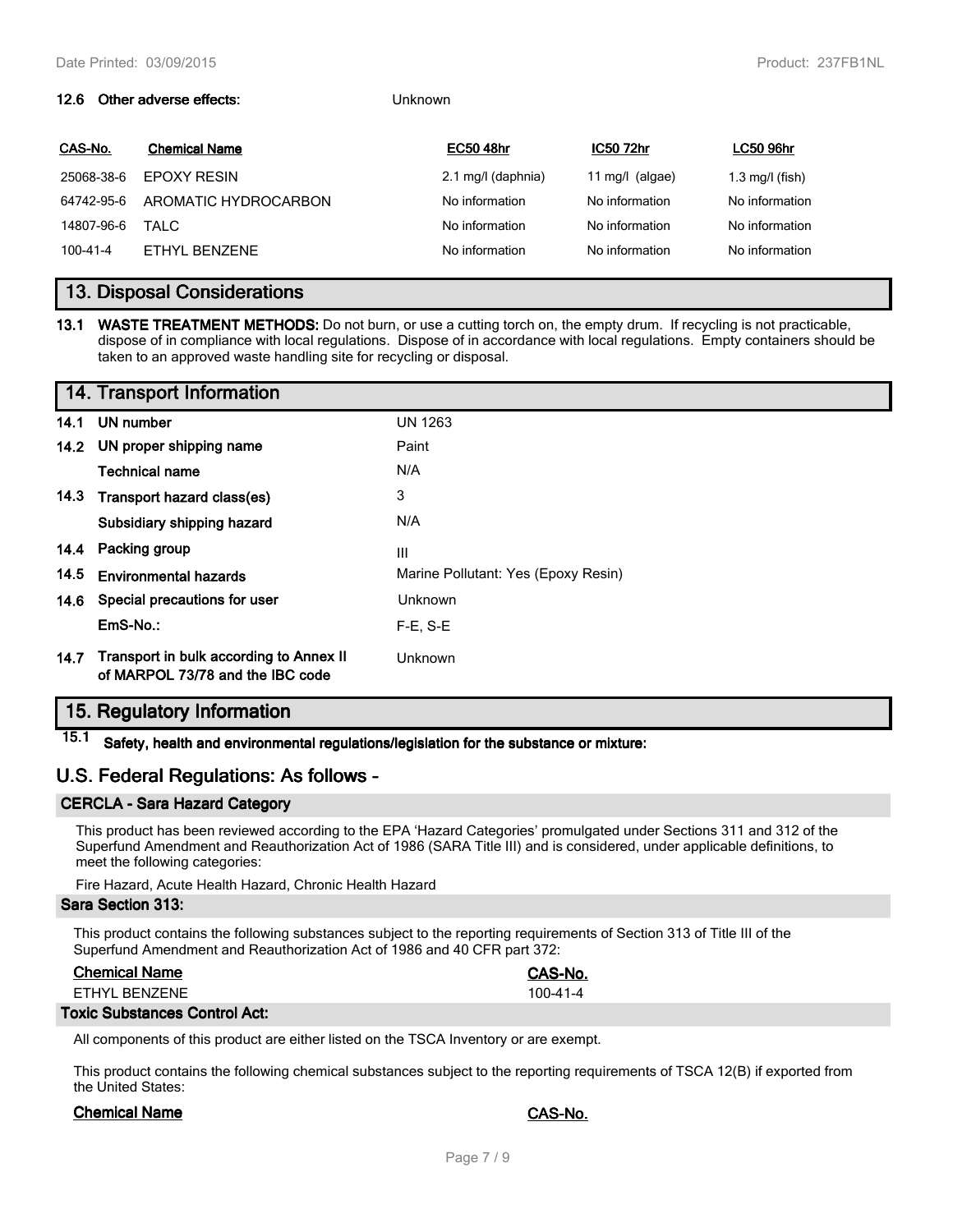#### No TSCA 12(b) components exist in this product.

# **U.S. State Regulations: As follows -**

#### **New Jersey Right-to-Know:**

The following materials are non-hazardous, but are among the top five components in this product.

| <b>Chemical Name</b> | CAS-No.      |
|----------------------|--------------|
| CALCINED KAOLIN      | 92704-41-4   |
| AMINE FATTY ACID     | TRADE SECRET |

#### **Pennsylvania Right-To-Know**

The following non-hazardous ingredients are present in the product at greater than 3%.

| <b>Chemical Name</b> | CAS-No.    |
|----------------------|------------|
| CALCINED KAOLIN      | 92704-41-4 |
|                      |            |

#### **California Proposition 65:**

Warning: The following ingredients present in the product are known to the state of California to cause Cancer:

| <b>Chemical Name</b>                                                                                                                                     | CAS-No.       |
|----------------------------------------------------------------------------------------------------------------------------------------------------------|---------------|
| FTHYL BENZENE                                                                                                                                            | 100-41-4      |
| <b>CUMENE</b>                                                                                                                                            | $98 - 82 - 8$ |
| MICROCRYSTALLINE SILICA                                                                                                                                  | 14808-60-7    |
| Warning: The following ingredients present in the product are known to the state of California to cause birth defects, or other<br>reproductive hazards. |               |
| <b>Chemical Name</b>                                                                                                                                     | CAS-No.       |
| <b>TOLUENE</b>                                                                                                                                           | 108-88-3      |

# **International Regulations: As follows -**

#### **\* Canadian DSL:**

No Information

### **15.2 Chemical Safety Assessment:**

No Chemical Safety Assessment has been carried out for this substance/mixture by the supplier.

# **16. Other Information**

#### **Text for GHS Hazard Statements shown in Section 3 describing each ingredient:**

- H225 Highly flammable liquid and vapour.
- H226 Flammable liquid and vapour.
- H315 Causes skin irritation.<br>H317 May cause an allergic
- May cause an allergic skin reaction.
- H319 Causes serious eye irritation.<br>
Harmful if inhaled.
- Harmful if inhaled.<br>
H335 May cause respira
- May cause respiratory irritation.
- H411 Toxic to aquatic life with long lasting effects.

# **Reasons for revision**

No Information

No Information